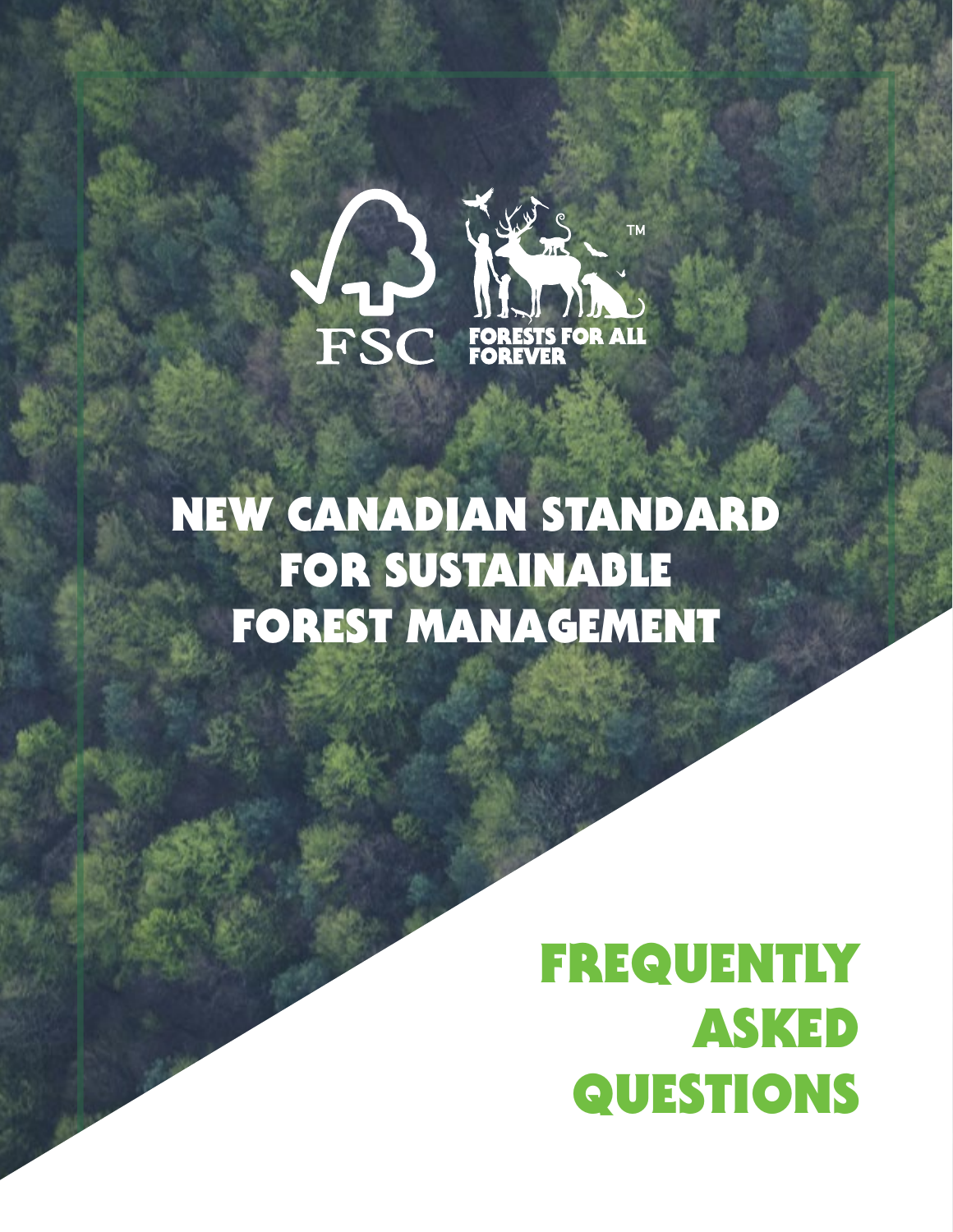

### GENERAL

#### WHY ARE YOU LAUNCHING A NEW STANDARD?

FSC Canada is launching a new standard because it is important that our sustainable forestry practices are current and properly reflect the changing needs of our forests and the people and wildlife that depend on them. It is also important that our standard incorporate up-to-date, expertly developed, field-tested procedures and protocols to sustainably harvest and care for our Canadian forests.

#### HOW IS IT DIFFERENT THAN THE OLD STANDARD?

The new Canadian national standard knits together the existing four regional standards (National Boreal, Maritime, BC and Great Lakes St Lawrence).

It has been updated with new field-tested and approved procedures and protocols to sustainably cultivate and care for our forests and the people and wildlife that depend on them. More specifically, the new standard has been updated to help address our forest's most pressing issues, including the woodland caribou crisis; the rights of Indigenous Peoples; workers' rights including gender equity; conservation and landscape management.

And finally, the new standard also incorporates FSC's global [Principles and Criteria](https://ca.fsc.org/en-ca/certification/forest-management-certification/principles-criteria) & [International](https://ca.fsc.org/en-ca/standards/forest-management-standard-revision-01/international-generic-indicators)  [Generic Indicators](https://ca.fsc.org/en-ca/standards/forest-management-standard-revision-01/international-generic-indicators) which act as the guiding framework from which all regional standards are developed.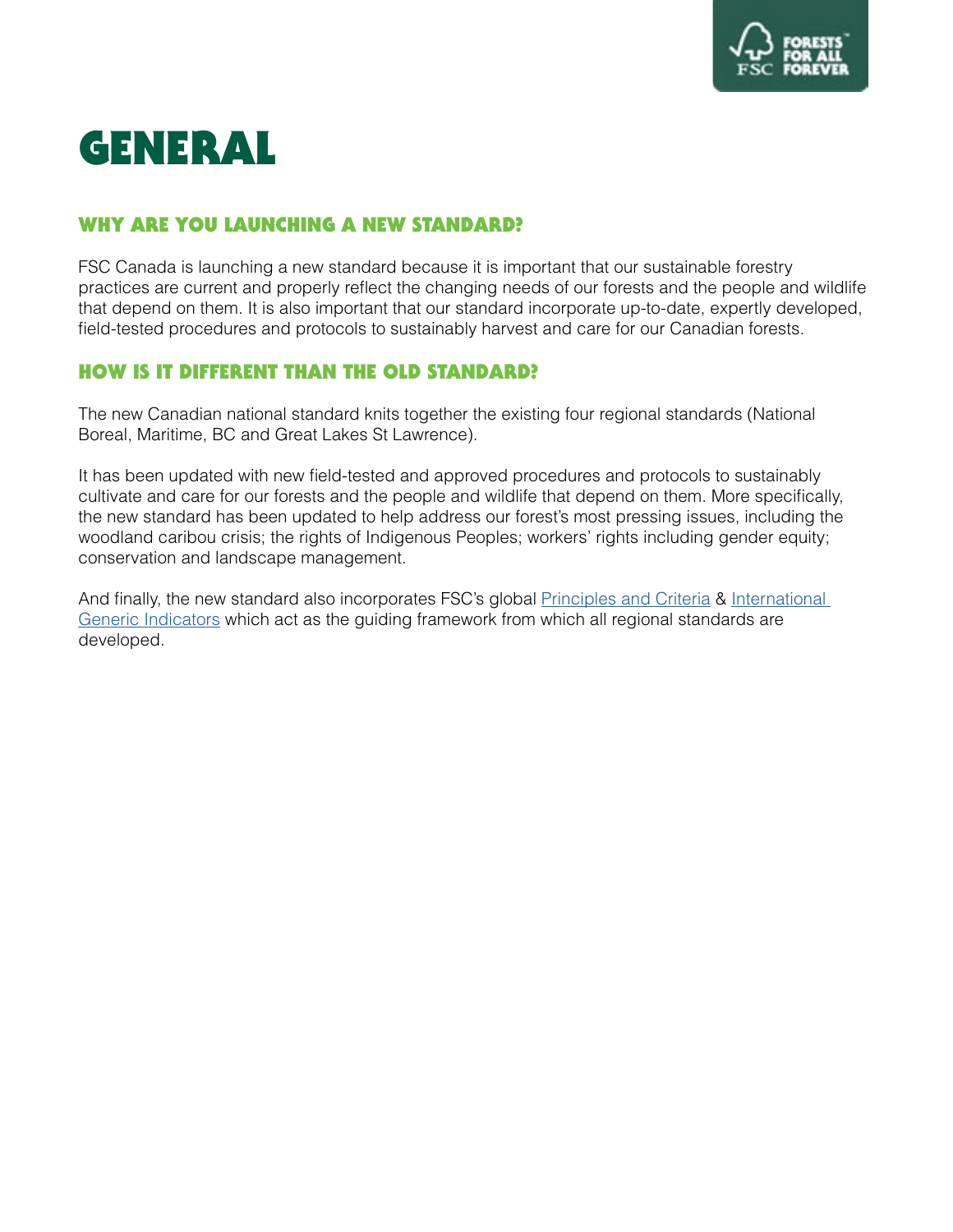

## DEVELOPMENT PROCESS

#### HOW DID YOU DEVELOP THE NEW STANDARD?

Canada's new Forest Management standard was developed over five years, by representatives of economic, environmental, social interest and Indigenous groups–equally balancing the views and knowledge of each group. The development process included extensive consultation, expert input and rigorous field testing.

Together we identified the most pressing issues facing Canadian forests now including the woodland caribou crisis; the rights of Indigenous Peoples; workers' rights including gender equity; conservation and landscape management.

As the world's strongest and most trusted forestry standard, FSC also ensured that the new Canadian standard reflected the international expertise of our FSC network, which recently updated the international [Principles and Criteria –](https://ca.fsc.org/en-ca/certification/forest-management-certification/principles-criteria) the guiding framework for developing regional forest stewardship standards.

#### WHO WAS INVOLVED IN DEVELOPING THE NEW STANDARD?

FSC Canada convened an eight-member [Standards Development Group](https://ca.fsc.org/en-ca/standards/forest-management-standard-revision-01/standards-development-group) who provided strategic and technical direction for the new Forest Management Standard in Canada. The group was comprised of two members from each stakeholder group or chamber (Indigenous, Social, Environmental and Economic) with consideration for regional representation, gender balance and diversity of experience.

In addition, FSC Canada assembled [technical expert panels](https://ca.fsc.org/en-ca/standards/forest-management-standard-revision-01/technical-expert-panels) to assist with the development of the Canadian Forest Management Standard in six key thematic areas including:

- Intact Forest Landscapes;
- High Conservation Value;
- Ecological and operational considerations;
- Species at risk;
- Pesticides, Conversion and invasive species;
- Indigenous Peoples' rights;
- Community and stakeholder rights;
- Scale, intensity and risk

The panels provided technical guidance and recommendations to FSC Canada to be considered when developing measures e.g. indicators and supplementary materials (where needed) for the new standard.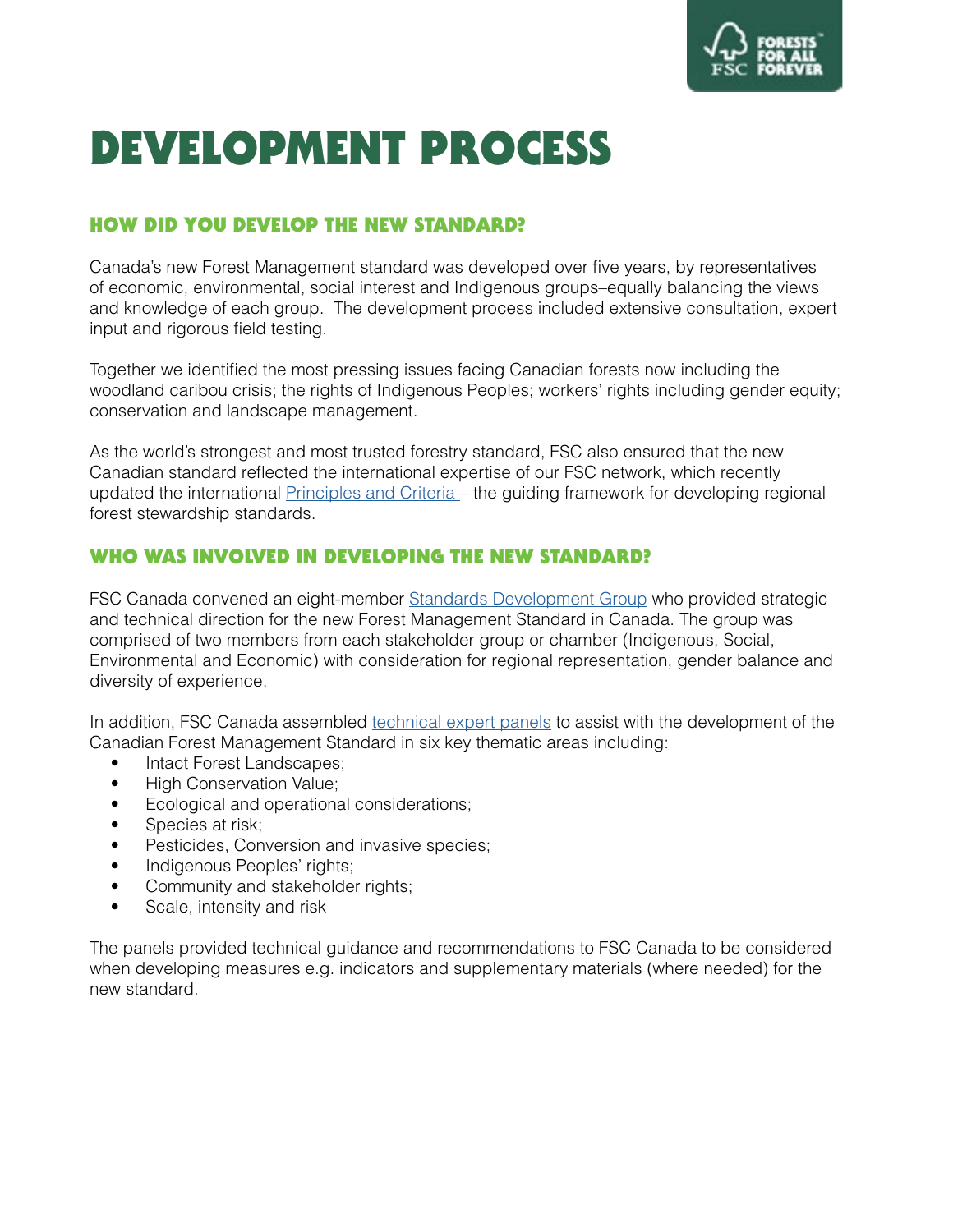

## TRANSITION

#### WHAT DOES THIS MEAN FOR EXISTING CERTIFICATE HOLDERS?

As of the effective date of January 1st, 2020, certificate holders will have one year to transition to the new standard.

Within the transition period, certificate holders can choose to be evaluated to the current forest management regional standards or the revised National Forest Management Standard for its first evaluation. But all certificate holders will be evaluated against the revised National Forest Management Standard within that 12-month period (see questions below for further clarification)

FSC Canada will support certificate holders and certification bodies with the transition and implementation of the revised standard once additional information has been provided by FSC International. A series of webinars and other support documents will be released in the coming months to help prepare for the transition.

### IMPLEMENTATION TIMELINE

### NEW STANDARD LAUNCH JUNE 3, 2019

### EFFECTIVE DATE JANUARY 1, 2020

FSC Forest Management Certificate Holders have 12 months to implement the new National Stewardship Standard from this date.

### END OF PHASE IN PERIOD JANUARY 1, 2021

After this date, all audits must be carried out according to the new standard.

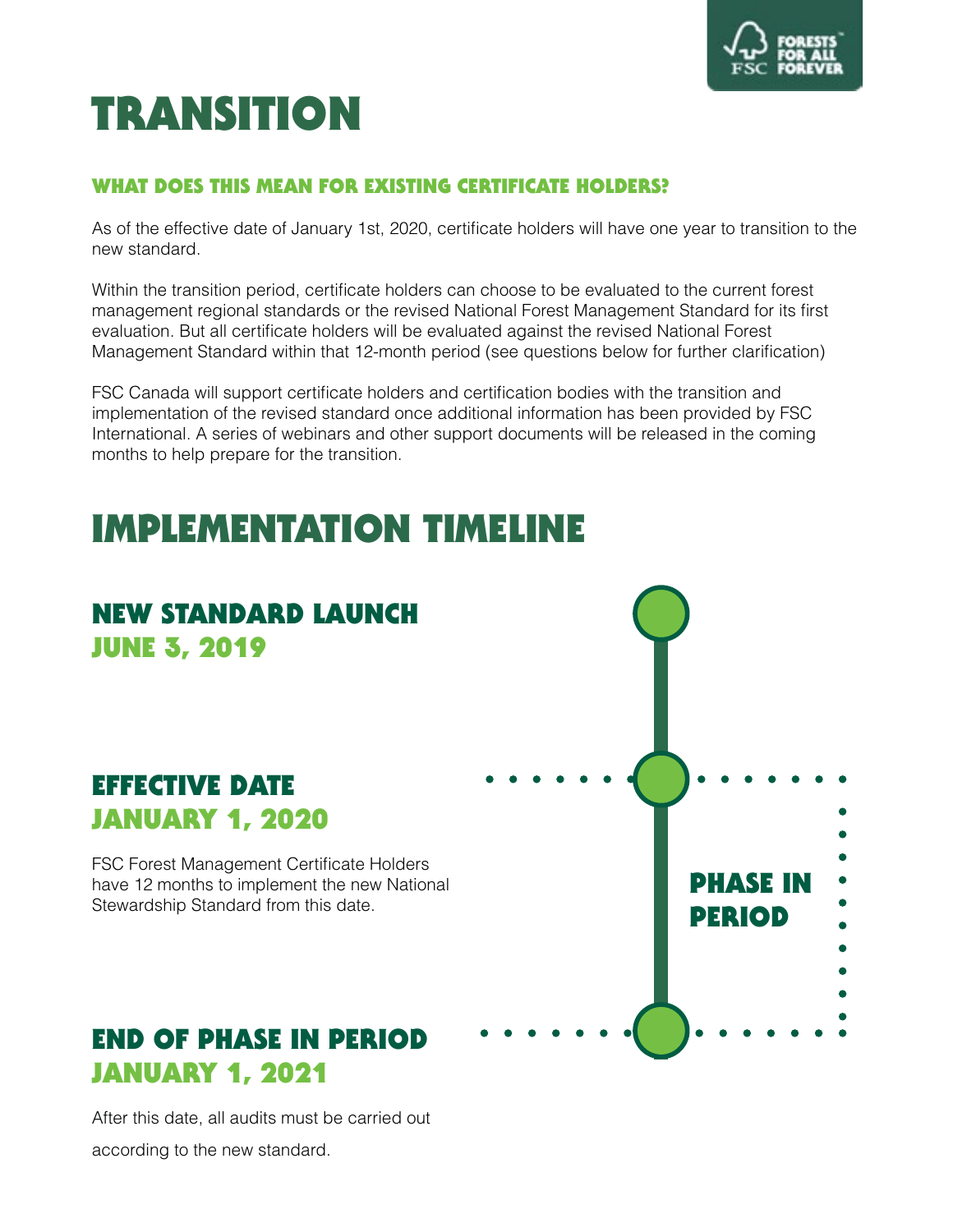

#### IF THE CERTIFICATE HOLDER CHOOSES THE SURVEILLANCE AUDIT, WHAT NEEDS TO BE AUDITED?

The certificate holder (CH) needs to be evaluated to all aspects of the new standard within the surveillance cycle (a surveillance cycle is 5 years). Depending to what year of the cycle the certificate is, two scenarios may be possible:

- 1. The CH will need to meet all the requirements of new standard, divided between the remaining years of his cycle. To this, the annual mandatory requirements (according [FSC-STD-20-007](https://ic.fsc.org/en/document-center/id/67)) will need to be also evaluated (refer to question #6).
- 2. For a certificate that has one or two surveillances left, it may be difficult to evaluate all of them in the remaining period.

The certification bodies shall make a best attempt to cover the remaining criteria in the remaining period of validity of the certificate.

If this is not feasible and there are just one or two surveillance evaluations left, a risk-based approach shall be taken focusing on the most relevant issues in the management unit. The approach taken shall be justified in the certification report. To this, the annual mandatory requirements (according **[FSC-STD-20-007](https://ic.fsc.org/en/document-center/id/67)**) will need to be also evaluated (refer to question #6). In the next certification cycle, the certification body shall monitor all aspects of the Forest Stewardship Standards according to **FSC-STD-20-007** Clause 6.3.7.

#### IF A CERTIFICATE HOLDER CHOOSES TO BE EVALUATED UNDER THE CURRENT REGIONAL STANDARDS AFTER THE EFFECTIVE DATE, WHAT WILL HAPPEN?

A certificate holder needs to be evaluated against all aspects of the new standard within the surveillance cycle (a surveillance cycle is 5 years).

If a certificate holder chooses to be evaluated against the applicable regional standard for its first evaluation after the effective date of the new Standard, a second evaluation to the new Standard will be required before the end of the transition period, so within the same year.

After the 12-month transition period the regional standard(s) will expire.

#### HOW DO I TRANSITION MY CURRENT CERTIFICATE TO THE NEW STANDARD?

Please contact your [certification body](https://ca.fsc.org/en-ca/certification/certification-bodies) for details.

#### HOW DO I BECOME CERTIFIED TO THE NEW STANDARD?

If you wish to become certified, please visit the FSC Canada [website](https://ca.fsc.org/en-ca/certification/forest-management-certification) for details and contact a [certification body.](https://ca.fsc.org/en-ca/certification/certification-bodies)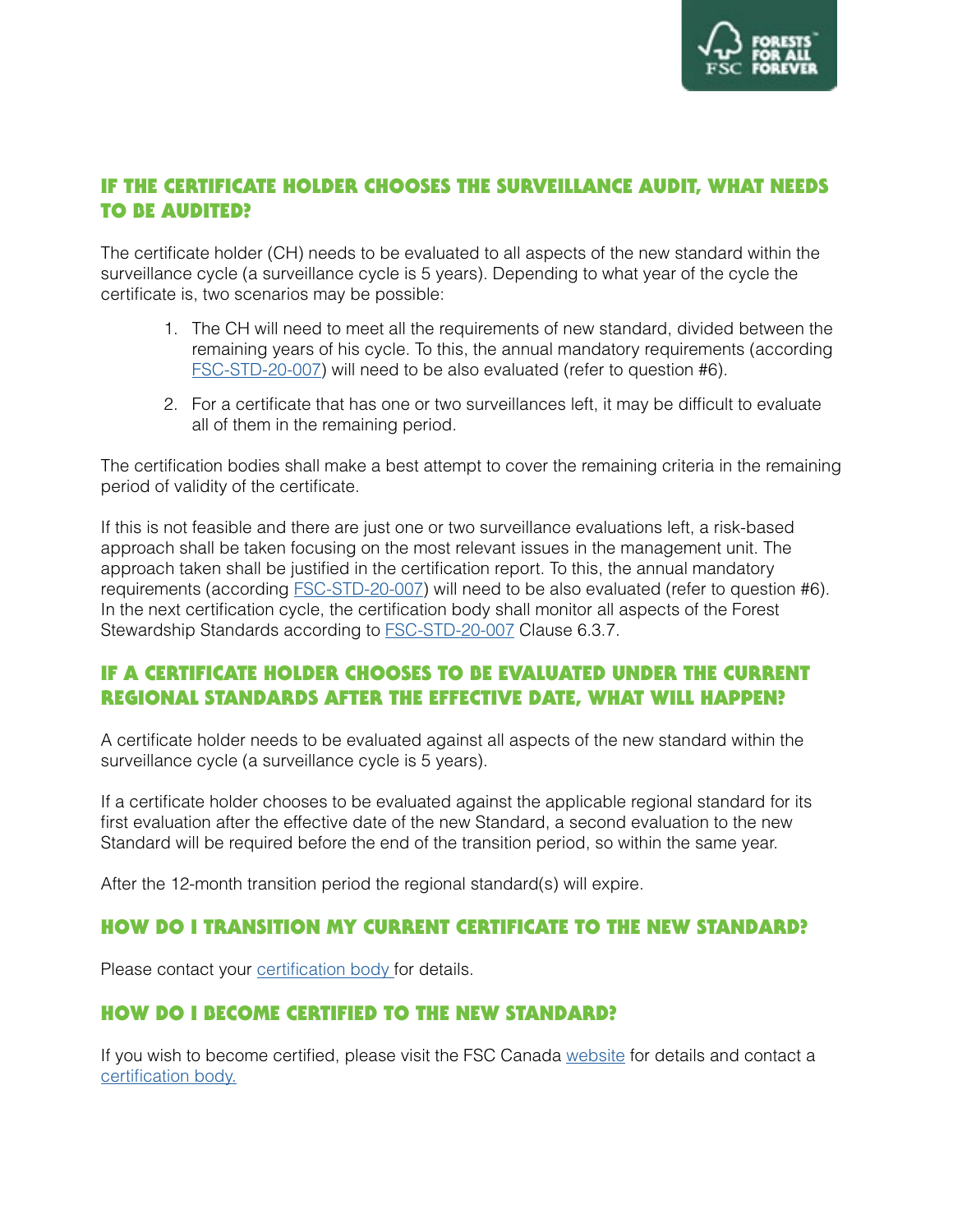

#### HOW LONG DO I HAVE TO MEET THE REQUIREMENTS FOR THE NEW STANDARD?

As of the effective date January 1st, 2020, certificate holders will have 1 year to transition to the new standard.

#### WHAT ARE THE MANDATORY CRITERIA AND/OR INDICATORS THAT WILL NEED TO BE AUDITED AT EACH SURVEILLANCE AUDIT? IS THAT CONCEPT STILL APPLICABLE? IS THE LIST IN FSC-STD-20-007 (V3-0) (CLAUSE 6.3.8) STILL APPLICABLE?

The interpretatio[n INT-STD-20-007\\_49,](https://ic.fsc.org/en/document-center/id/110) published on June 15, 2018, stipulates:

For the following types of operations, the certification body shall at minimum evaluate at each surveillance all indicators of the following sets of criteria from the applicable Forest Stewardship Standard (according to **FSC Principles and Criteria V5-2)** in addition to the elements as defined in Clause 6.3.7:

- Plantations larger than 10 000 ha: Criteria 1.6; 2.3; 4.4; 4.5; 7.6; 10.2; 10.3; 10.6; 10.7 and 10.12.
- All non-plantation forest types larger than 50,000 hectares, unless the whole area meets the requirements for classification as a "low intensity managed forest" (see [FSC-STD- 01-003](https://ic.fsc.org/en/document-center/id/61)  [SLIMF eligibility criteria](https://ic.fsc.org/en/document-center/id/61))

Criteria 1.4; 1.6; 2.3; 3.2; 3.4; 4.4; 4.5; 5.2; 6.4; 6.6; 7.6; 8.2 and 9.4.

• FMUs containing high conservation value attributes, unless the whole area meets the requirements for classification as a "small forest" (see [FSC-STD-01-003 SLIMF eligibility](https://ic.fsc.org/en/document-center/id/61)  [criteria\)](https://ic.fsc.org/en/document-center/id/61) 

[Criteria](https://ic.fsc.org/en/document-center/id/61) 6.4; 6.6; 9.4 and 10.3

#### WHAT DOES IT MEAN FOR CERTIFICATE HOLDERS WHO ARE CERTIFIED UNDER ONE OF THE SMALL AND LOW INTENSITY MANAGED FORESTS (SLIMF) STANDARDS?

The new Standard does not apply to small-scale forests, low intensity forests and community forests. For these types of forests, the Maritimes SLIMF Standard (2008), the British Columbia Small Operations Standards (2005) or the draft Great Lakes-St. Lawrence Standard (2010) will continue to apply until the new Canadian Smallholder Standard has been approved.

#### ARE INDICATORS RELATED TO INTACT FOREST LANDSCAPE AND INDIGENOUS CULTURAL LANDSCAPE INCLUDED IN THIS STANDARD?

This version of the Standard does not address the requirements related to Motion 65 on Intact Forest Landscapes. In the interim, refer to the [Motion 65 Advice Note ADVICE-20-007-018 a](https://ca.fsc.org/preview.advice-note-on-the-development-of-indicators-for-the-protection-of-ifls-icls.a-1361.pdf)nd to FSC Canada's [Interim Guidance for the Delineation of Intact Forest Landscapes](https://ca.fsc.org/preview.delineating-intact-forest-landscapesdocument.a-1483.pdf) (May 25, 2017). In the meantime, indicators for intact forest landscapes and Indigenous cultural landscapes will continue to be developed. These requirements will be developed to be aligned with species at risk indicators and other landscape requirements.